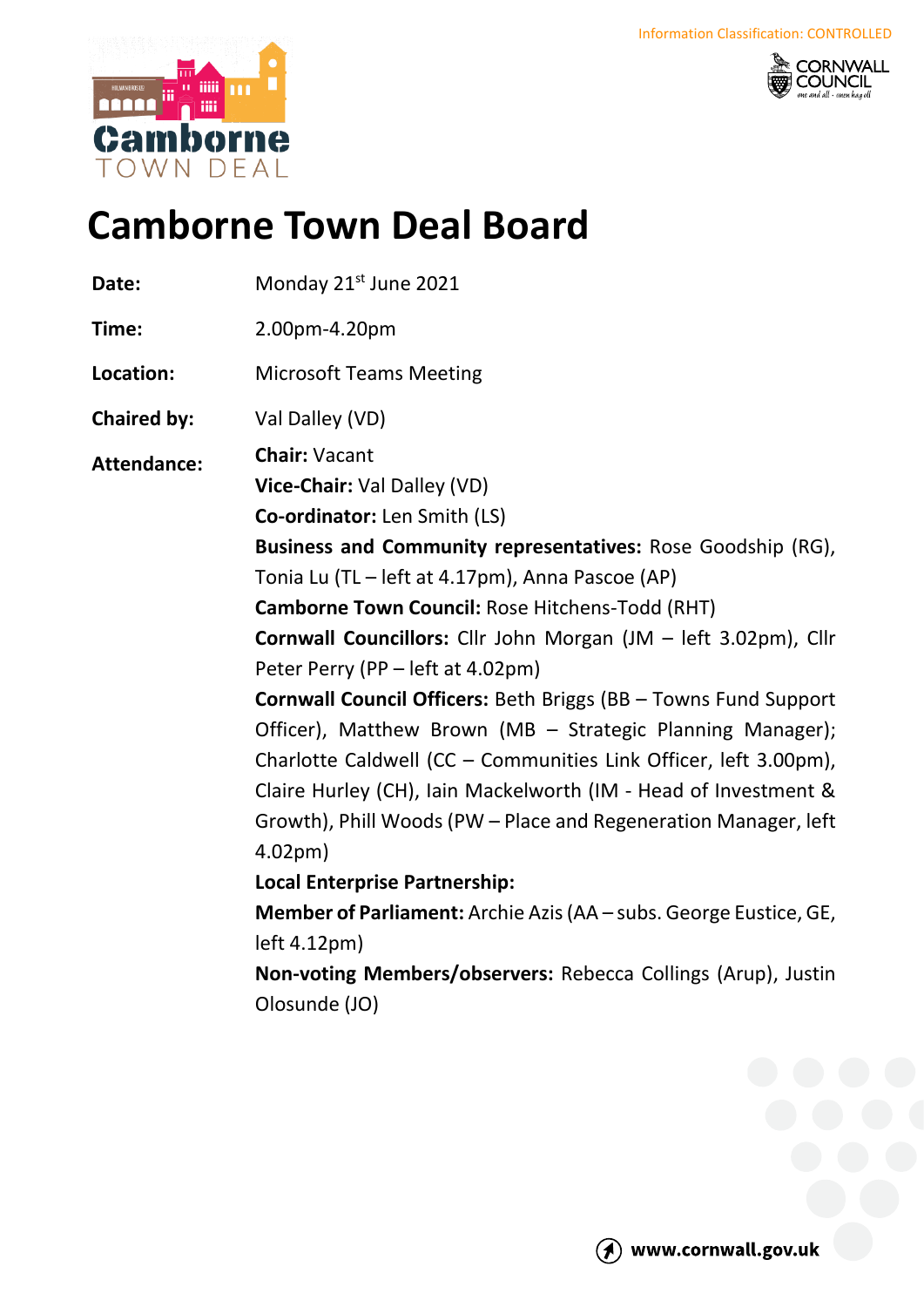# **Minutes Action**

- 1. **Consent of all present to record meeting**
	- Unanimous consent to record meeting.

#### 2. **Welcome and Introductions**

• Welcome to all present.

### 3. **Apologies**

• Apologies had been received from Cllr Philip Desmonde (PD), Glenn Caplin-Grey (GCG), Mark Duddridge (MD), Amanda Hall (AH), and Emily Kent (EK).

### 4. **Declarations of Interest**

- VD declared an interest in the Donald Thomas Centre and It's Possible Camborne CIC.
- JO declared an interest in Cornwall College
- CC declared an interest in the Youth Cafés Cornwall CIC
- RHT declared an interest in West Cornwall Works, It's Possible Camborne CIC and Camborne Town Council.
- AP declared an interest in Camborne BID.

#### 5. **Board attendance register**

• This item was noted.

#### 6. **Minutes of the last meeting**

- The minutes of the meeting held on 28<sup>th</sup> May 2021 were agreed by the Board as an accurate record.
- AP queried the action to issue thank you cards to retiring members. It was noted that an allocated person had not been agreed at the last meeting. VD advised she would carry out this action.
- The minutes of the extraordinary meeting held on  $10^{th}$  June 2021 were agreed by the Board as an accurate record.

# 7. **Heads of terms, to include:**

# **a. Confirmation of award of funding from Government**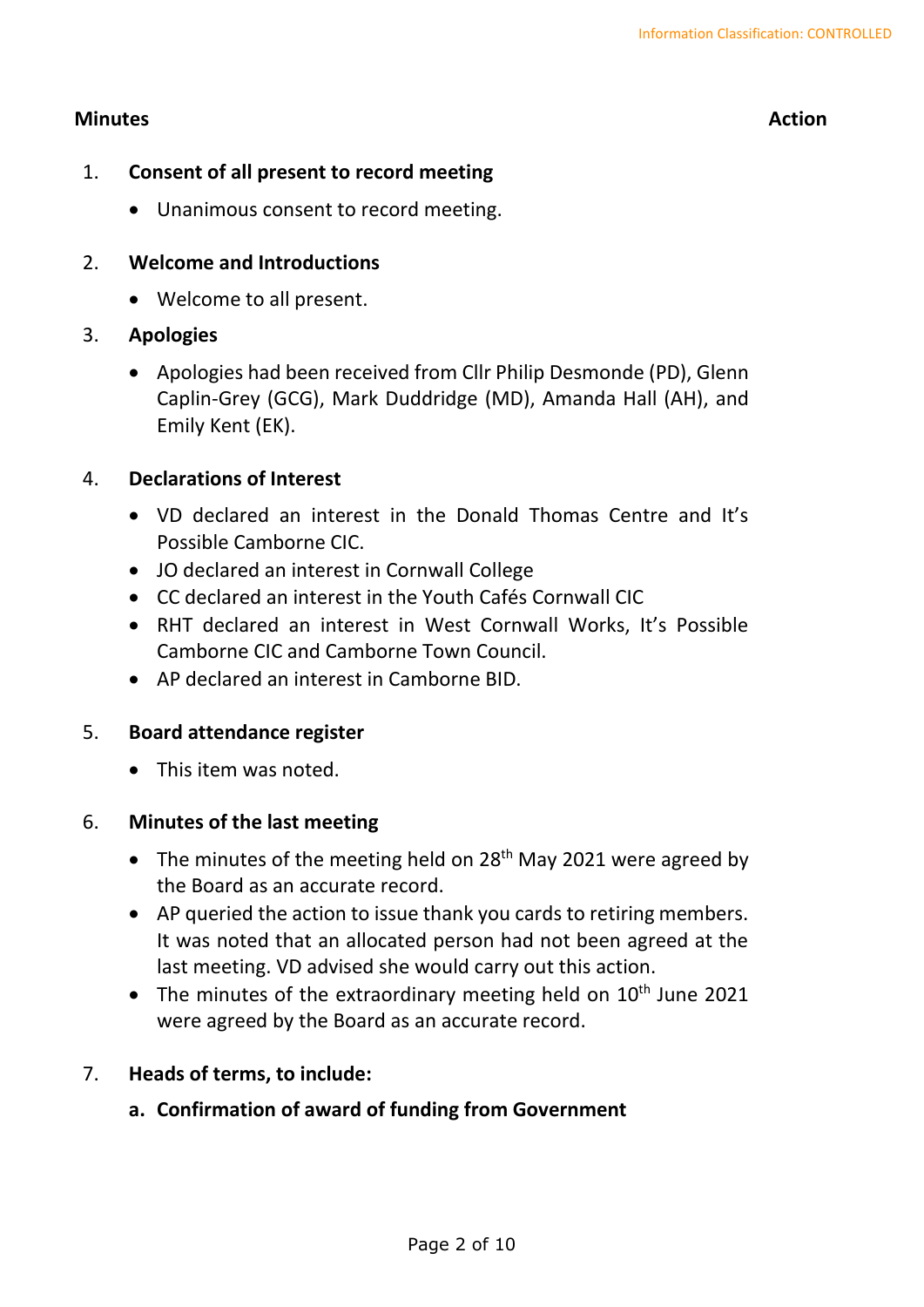- PW congratulated the Board on their offer of £23.7m which equated to over 95% of their ask and was the highest offer of the Cornish towns.
- PW advised that the letter set out the list of projects supported. Confirmation had been sought from Government regarding the project not supported and confirmed that the Life Cycle Camborne BID project had not been supported and would not be taken forward.

### **b. To agree Heads of Terms and next steps**

- A report had been circulated with the agenda pack.
- PW provided an overview of this report outlining next steps for Cornwall Council and the Board.
- PW advised that the focus of the current meeting was to consider the terms as set out in the Heads of Terms letter and, if they agree to accept the offer and for the Chair to sign, PW had a meeting with the Cornwall Council Chief Executive later in the week to seek her signature.
- PW confirmed that he had consulted the Legal team who confirmed that this was not a legally binding document and acted as a Memorandum of Agreement.
- PW advised that the detail came as part of project confirmation and development in the next stage.
- PW advised that conditions had been set against the Fibre Park project and that the next stage would consider how those conditions would be met.

VD proposed confirming the award.

- AP queried the possibility of delaying submission of the letter to allow more time for Buzz Station plans to be progressed.
- PW advised that this deadline had been set by Government although the Board would be agreeing the signature the letter would not be submitted until the deadline.
- It was proposed by VD and seconded by RHT that the letter be signed and returned to Government.
- Although there was consensus among those present it was noted that the meeting was not quorate.
- PW advised that the vote would be formalised via written procedure following the meeting and prior to his meeting with the Chief Executive.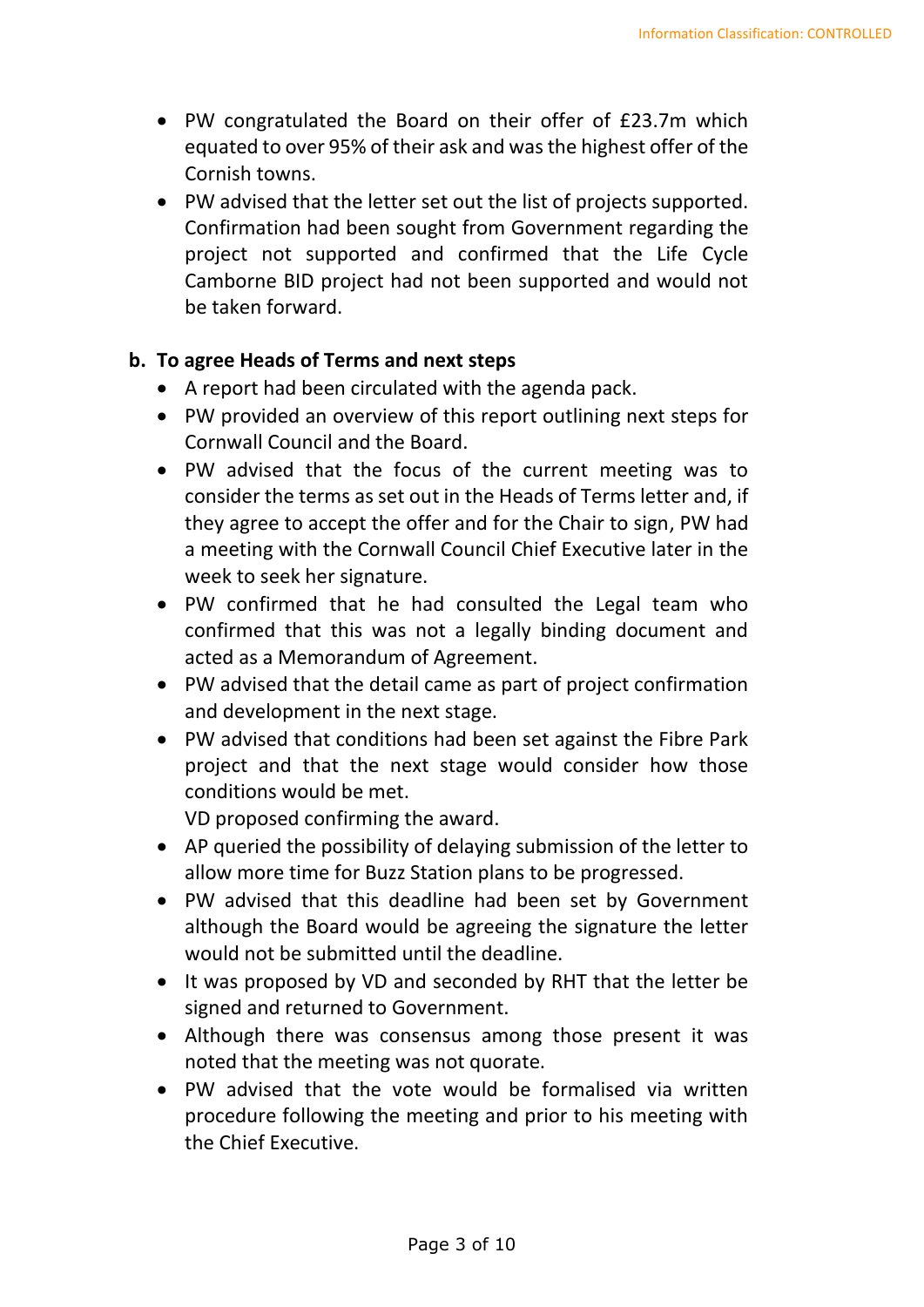### 8. **Buzz Station, to include:**

### **a. Update on the Buzz Station negotiations**

- IM advised that the revised proposal for the Longrock site had been reviewed by the Council and the conclusion is that investment in Longrock could not be justified. Although negotiation could continue on the Camborne site, unfortunately the gap in the capital funding required for the Longrock site was too great.
- The recommendation was therefore to turn full attention to Plan B.
- The Board were very disappointed with this news and felt that Cornwall Council had failed the Board with regards to the negotiations and communication with the Board throughout the process.
- AA felt that GE would be extremely disappointed and noted that he would take the issue up with Cornwall Council's Chief Executive.
- AP requested sight of the financial modelling used to come up with the latest offer.
- The possibility of the part 2 (confidential) section of the meeting was discussed, to allow this information to be shared with, and discussed by, the Board in confidence.
- **ACTION:** IM/PW to consult legal team.
- Officers were criticised for the length of time it had taken to come to this decision.
- IM reiterated that this had been a significant piece of work for Cornwall Council with various departments involved. He noted that surveyors gaining access to the Longrock site had been problematic and the final proposal had relied on information from First which had only recently been received.
- AA suggested that Cornwall Council had misunderstood the Town Deal as an opportunity to make money.
- IM and MB clarified that the decision to invest in Longrock would require Cabinet approval who had been consulted and that the decision had certainly not been made in terms of Cornwall Council profiting from the scheme, but was judged not to be feasible due to the initial level of investment required to redevelop the site, that would not be recouped via rental income and therefore was a larger deficit than

IM / PW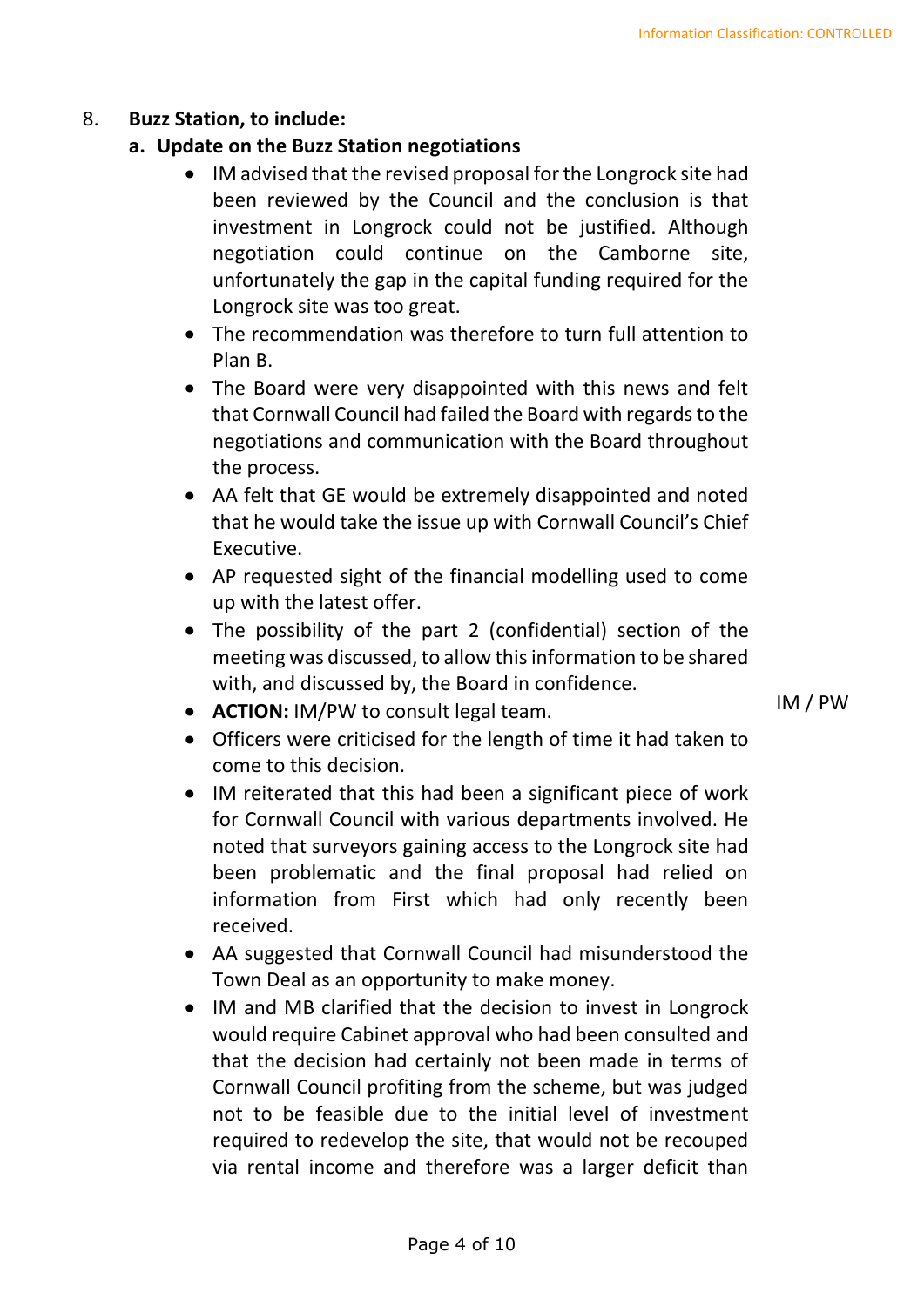Cornwall Council could realistically and justifiably leverage into the project. It was noted that Cornwall Council had been prepared to invest £4m in development of the site which left a shortfall of £2m investment that Cornwall Council would not realistically recoup.

- AA requested further information from Officers as to how much they had spent on consultants throughout this process, suggesting that Cornwall Council had known the negotiations were not going to be successful and had therefore wasted this money.
- The Board queried the possibility of Tolvaddon as an alternative site to Longrock. IM confirmed that First had rejected this site early in the negotiation process.

# **b. Update on alternative site work**

- A report was circulated prior to the meeting.
- MB noted that their proposed plan was a two-stage process. The first stage was to carry out high level risk assessment and feasibility on both the suggested alternative sites.
- The draft RFQ for this work was included in the report for Members to review.
- RHT queried the land that had been identified on the Trevithick site, having understood that the Board was interested in purchase of the whole site rather than the portion MB had highlighted.
- MB confirmed that conversations were ongoing with the owner and their agent regarding both options and more detail would be available when the owner came back later in the week indicating their willingness to decouple the carpark from the rest of the land and, if so, the value they would place on that land.
- MB advised that the Property team had estimated values for both options.
- MB advised there was a covenant on a small part of the land which was also being explored.
- MB noted that this information remained confidential at the current time.
- VD highlighted the previous Board discussion around exploring all vacant properties in Camborne for the potential to house different aspects of the Buzz Station plan.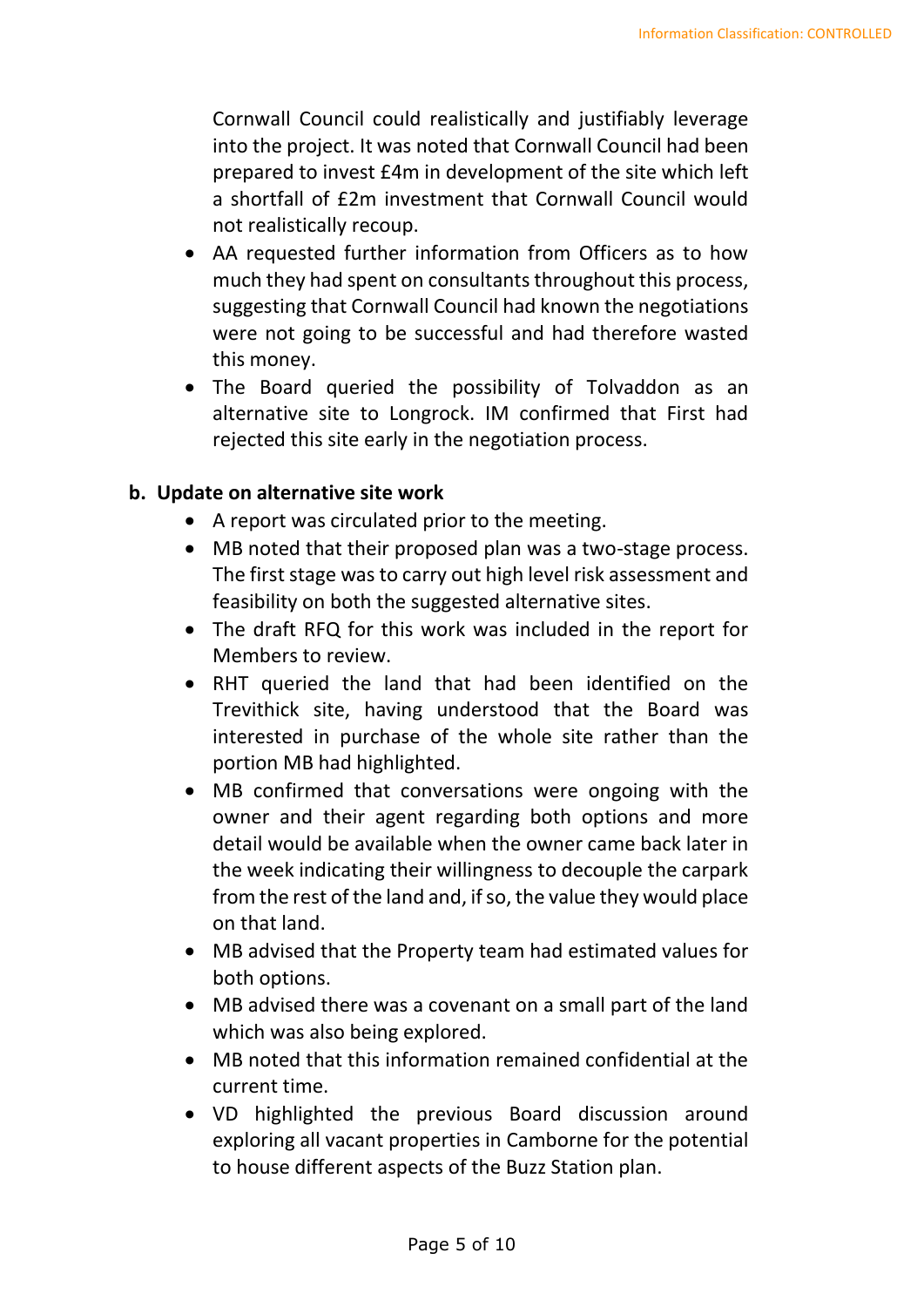- MB confirmed that this audit had been carried out and would feed into any review carried out as per the scope of the review detailed in the report.
- Regarding Rosewarne car park, MB confirmed that they were speaking with Cormac regarding a review of future parking requirements.
- MB noted previous concerns around potential mine shafts under the carpark. Property colleagues had advised that they believed any such works were situated under the long stay rather than short stay area but that this would be confirmed under the proposed ground investigation work as part of the brief.
- VD felt it was important for Cornwall Council to move forward.
- LS queried the budget and where that was coming from, and the timeframe for this work.
- IM advised that the brief had been kept specific in order to be able to move quickly, and the overall cost was expected to be under the £25k threshold which would allow Cornwall Council to procure at speed.
- It was proposed that this would be funded from the project costs. IM noted that a paper was going to Cabinet later that week to seek authorisation to commence work at risk across all four Cornish town deals allowing Cornwall Council to cashflow prior to being able to draw down funding from Government.
- AP requested it be minuted that the Board was being asked to approve this without costs and timescales.
- MB advised that the Board was not sanctioning the expenditure of money from their capacity budget and therefore a formal vote was not required. It was confirmed that Officers were looking for consensus that the Board was comfortable with the scope of works as set out in the report and was happy for Cornwall Council to move forward on this basis. PW confirmed that a consensus of Members was appropriate.
- There was consensus among Members present that Cornwall Council proceed as set out in the report.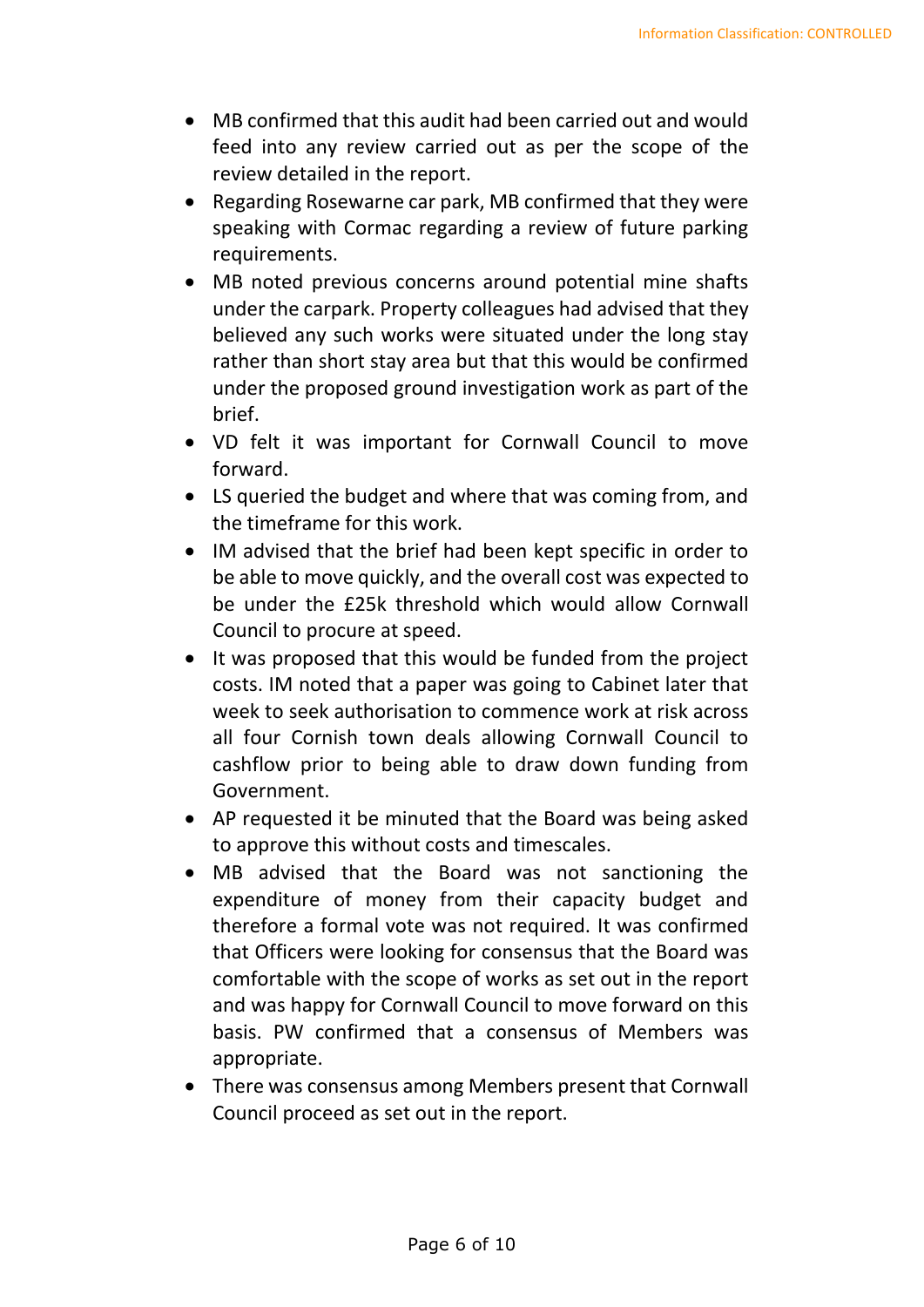# 9. **Board recruitment – to receive recommendations from recruitment panel and agree Board appointment(s) following panel meeting on 17th June**

- A report was circulated prior to the meeting and PW provided an overview of this.
- AP queried the ability of the Board to form consensus decisions when not quorate. PW referred to the Terms of Reference and shared the relevant paragraph with the Board.
- The Board felt that it was appropriate to move forward on a consensus decision.
- AP requested a view from the Monitoring Officer be brought to the next meeting.
- **ACTION:** PW to confirm consensus decisions with Monitoring Officer.
- There was Board consensus that the recommendations in the report be adopted and that all four recommended applicants be invited to join the Board.
- The vacant public sector seat, due to Cllr Paul White stepping down, was discussed with PW clarifying that the process was for the Board to agree which public sector organisation they would like to propose to take a seat on the Board. Cornwall Council would then contact that organisation and invite them to nominate a representative.
- Members felt that an additional Camborne Town Council representative would be beneficial.
- **ACTION:** PW to contact Camborne Town Council and invite them to nominate an additional representative.
- The Board then discussed future potential applicants to the Board. The consensus was that the Board was happy to receive further applications and that they would be subject to the same scoring and recommendation process and the most recent candidates in order to ensure fairness and clarity.
- This would include JO replacement at Cornwall College, who would be invited to submit an application upon taking his post.
- AA suggested representatives from bigger business may be useful and that GE may have connections to such people and could invite them to apply.
- PW noted that, following successful recruitment of new members, the role of Chair could be revisited. PW thanked VD for undertaking the role of interim Chair in the meantime.

PW

PW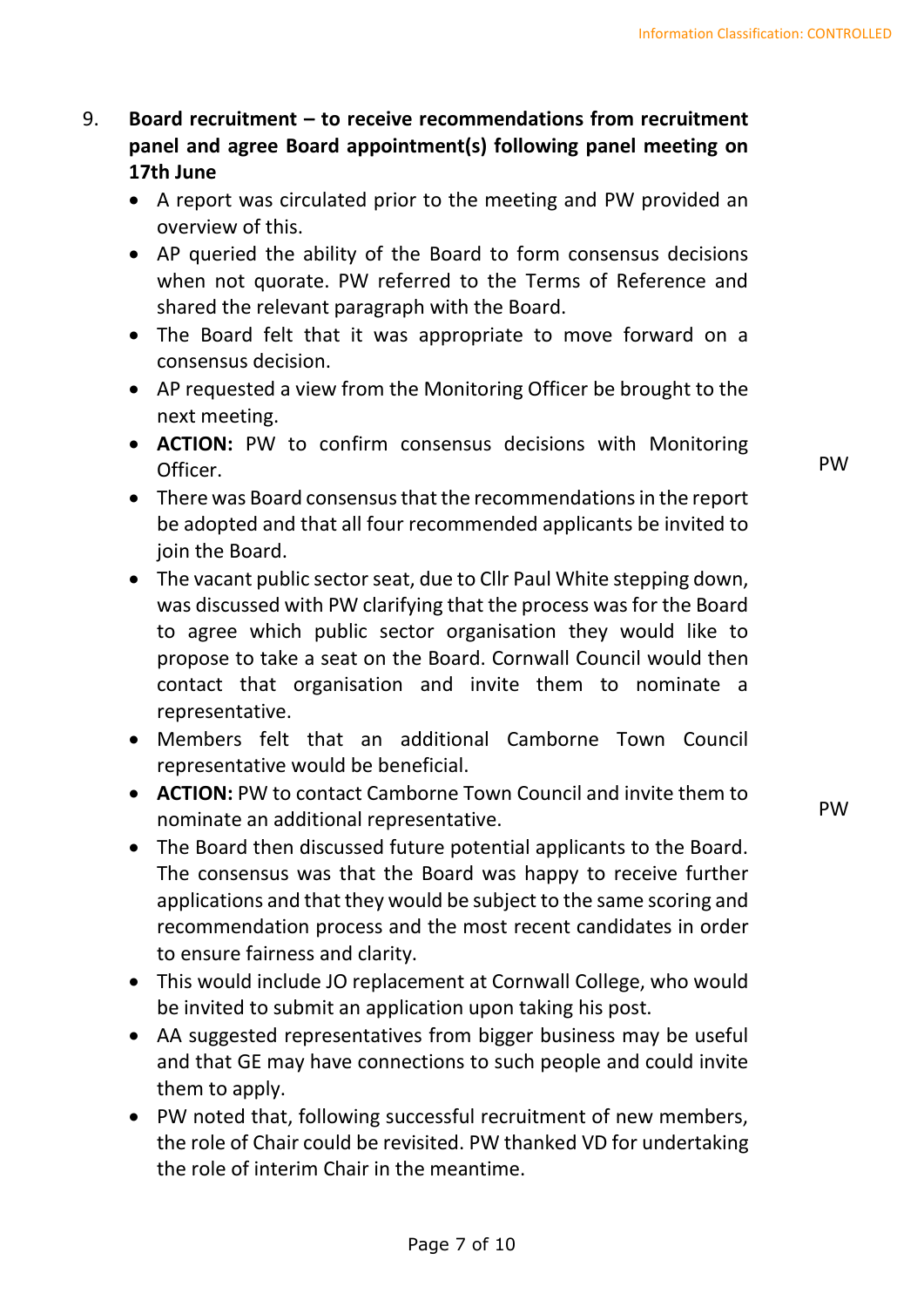### 10. **Delivery Team (PMO) support update**

- IM welcomed CH to the meeting as new in post Town Deal Delivery Manager.
- A report had been circulated prior to the meeting providing further information on the PMO which IM noted they would be happy to answer questions on.
- The report also provided further information on the specification for business case support work as discussed in the last Board meeting.
- This piece of work was looking to procure a consultant to provide direct support to applicants in developing their full business cases. IM noted that this was in addition to the support Arup was able to provide.
- IM advised that they were working with the commercial services team to finalise the specification for this piece of work and that this would go out to open tender with a recommended starting budget of £160k.
- The tender would be structured in a way to ensure resource would be targeted where most needed.
- AP queried the lack of communication to project leads by Cornwall Council since the decision on funding had been received from Government.
- IM advised that a workshop would be arranged with Arup and that the PMO was looking to bring in some short-term project lead support whilst the tender process was being completed.
- PW advised the Board that they were still in the process of making decisions as to which projects they would be taking forward and the levels of funding they would receive and therefore expectation management was key at this time.
- Officers recognised capacity as a current risk and assured the Board they were working hard to address this both in the shorter and longer term.
- CH advised that the session with project leads recently undertaken with the St Ives project leads had been very positive and that it was a priority to arrange a similar session with other towns. She was in discussion with RC about facilitating this as soon as possible.
- LS raised concern regarding the level of capacity funding remaining being inadequate to fund full business case development (£40k).
- IM reiterated the paper he had referred to earlier in the meeting was going to cabinet on the coming Wednesday and was seeking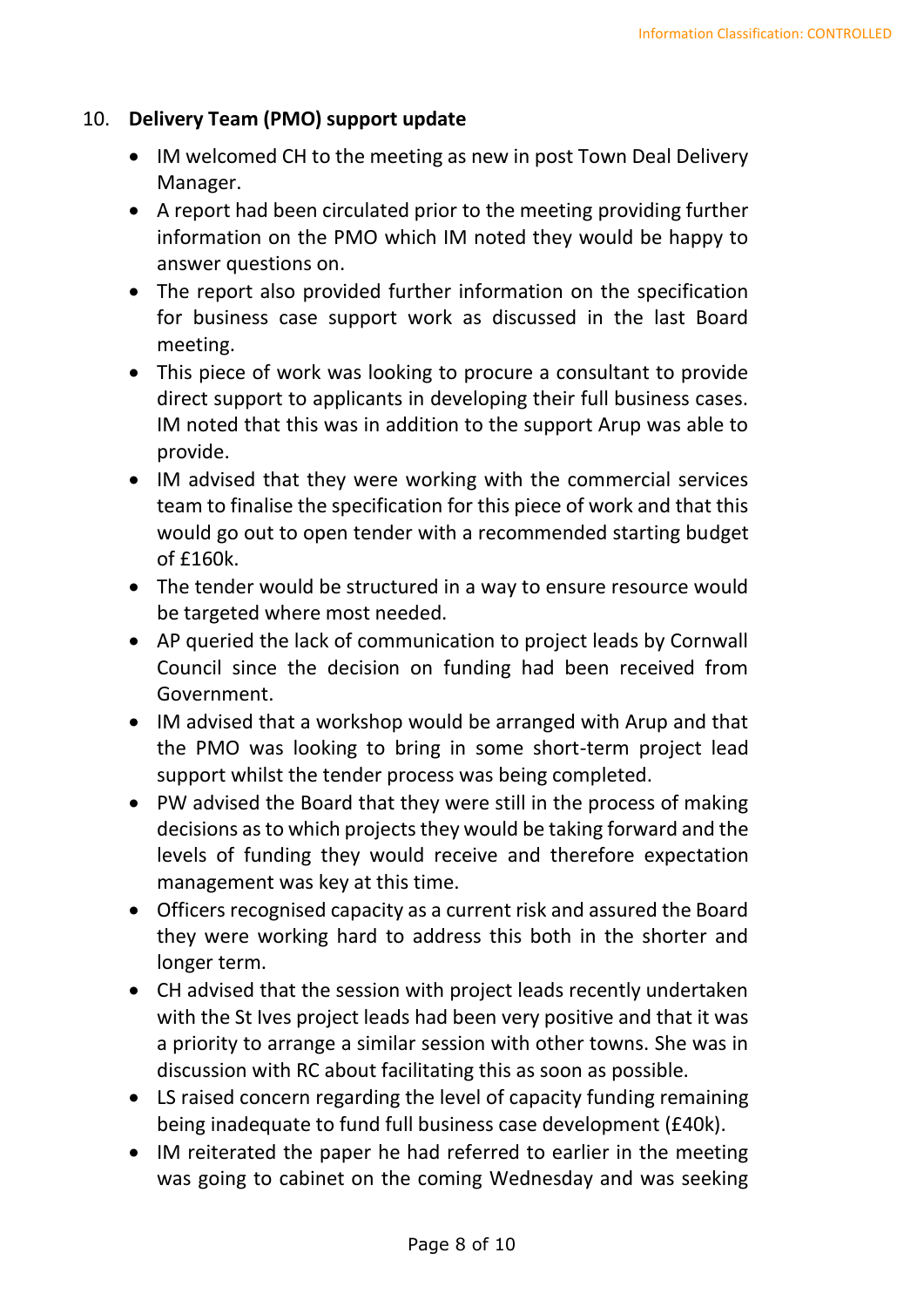access to budget and a Cornwall Council commitment to accelerate Cornwall Council led projects and also to offer support to third party project leads.

#### 11. **Post Submission Assessment results**

- A report was circulated with the agenda pack.
- IM reminded members that this was a piece of work that had been commissioned to be undertaken on behalf of the accountable body to provide a baseline as to where the projects are.
- IM advised that the cost of this piece of work was £84K in total and therefore £21k per town.
- AP requested it be minuted that was disappointed the Board was not made aware of this cost, feeling the money could have been better spent on building business cases.
- As a project partner for BID, AP felt it would have been helpful to have understood the scope of the conversation prior to taking part. She felt the way the work had been undertaken was not appropriate and had been a waste of taxpayers' money without achieving Cornwall Council's aim of gaining an accurate position on projects.
- IM reiterated that this piece of work was commissioned by Cornwall Council as the accountable body and was undertaken by a single organisation to provide consistency. It was an opportunity for applicants to engage in the process.
- IM advised that the report had been shared as received by Cornwall Council to allow the Board to understand the full picture including problems identified.

# 12. **Items for next agenda**

- VD noted that project prioritisation would be underway, and the bus station would need further discussion.
- Members were encouraged to contact BB with any additional agenda item requests.
- CH invited Members to share preference as to whether to discuss project prioritisation at the next Board meeting or in an additional meeting before that.
- CH noted that BB would circulate a link to the Arup project prioritisation tool and encouraged Members to familiarise themselves with this.